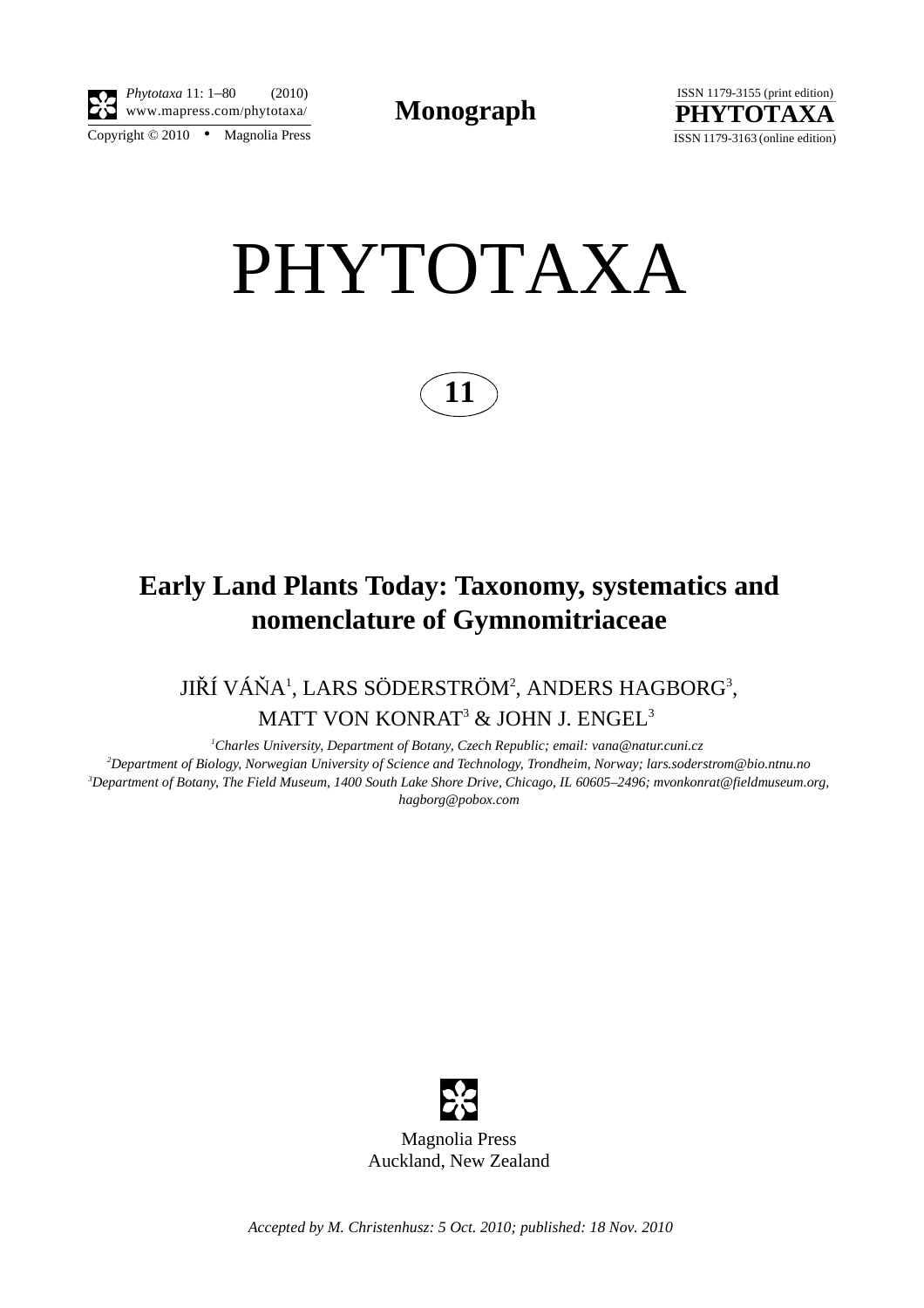JIŘÍ VÁŇA, LARS SÖDERSTRÖM, ANDERS HAGBORG, MATT VON KONRAT & JOHN J. ENGEL **Early Land Plants Today: Taxonomy, systematics and nomenclature of Gymnomitriaceae** (*Phytotaxa* 11)

80 pp.; 30 cm. 18 November 2010 ISBN 978-1-86977-599-5 (paperback) ISBN 978-1-86977-600-8 (Online edition)

FIRST PUBLISHED IN 2010 BY Magnolia Press P.O. Box 41-383 Auckland 1346 New Zealand e-mail: magnolia@mapress.com http://www.mapress.com/phytotaxa/

### © 2010 Magnolia Press

All rights reserved.

No part of this publication may be reproduced, stored, transmitted or disseminated, in any form, or by any means, without prior written permission from the publisher, to whom all requests to reproduce copyright material should be directed in writing.

This authorization does not extend to any other kind of copying, by any means, in any form, and for any purpose other than private research use.

ISSN 1179-3155 (Print edition) ISSN 1179-3163 (Online edition)